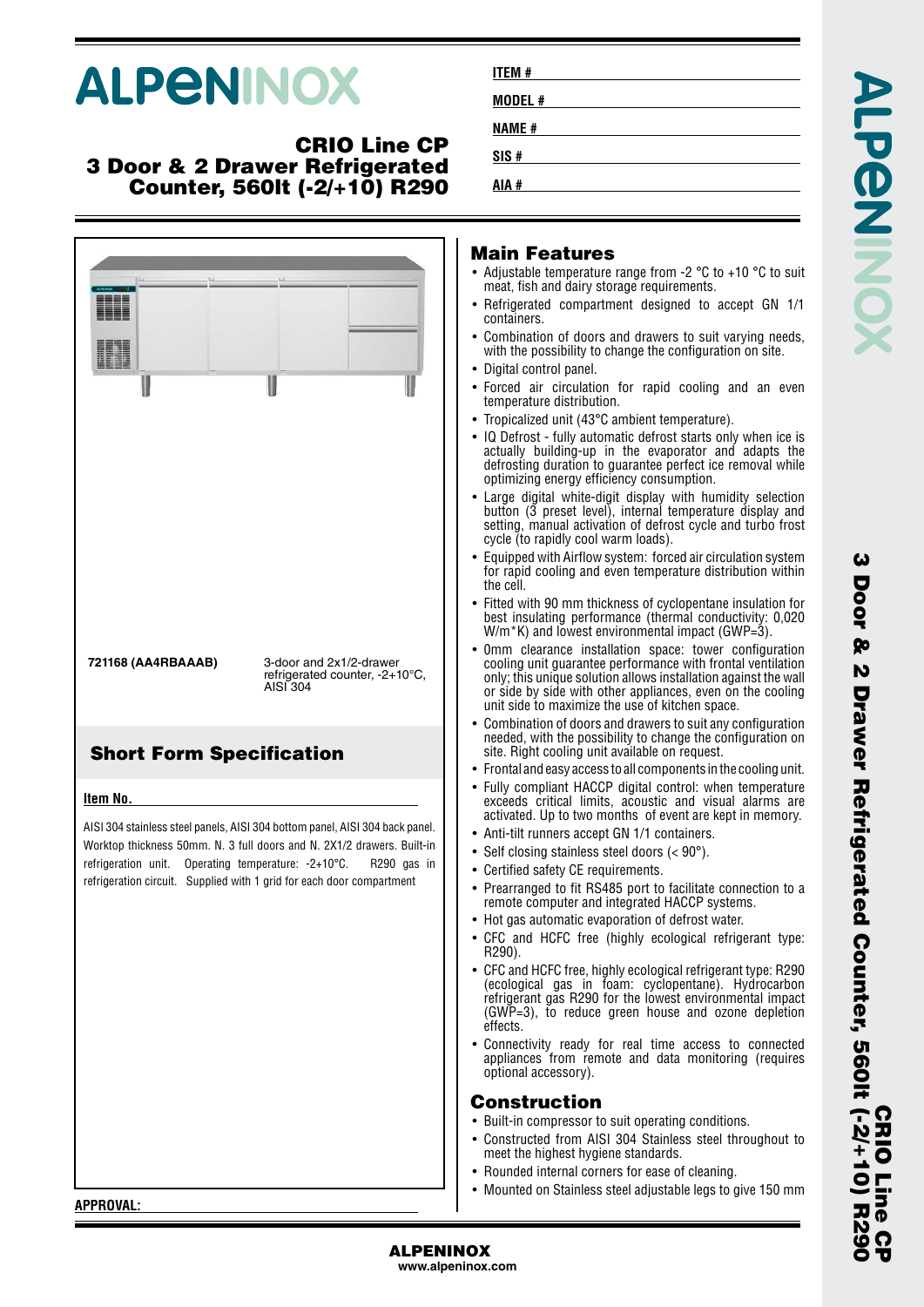## **ALPENINOX**

clearance for ease of cleaning.

- Access to all components from the front.
- • Developed and produced in ISO 9001 and ISO 14001 certified factory.
- Pre-arranged for drain-pipe.
- Extractable cooling unit to facilitate maintenance.
- Fault code display.
- Interior base with rounded corners, pressed from a single sheet.
- • Internal and external doors, front and side panels and removable worktop in AISI 304 Stainless steel.
- Worktop in AISI 304 Stainless steel with a 50 mm profile.
- Built-in refrigeration unit.
- Anti-drip profile on stainless steel worktop edge.
- Removable triple-chamber balloon magnetic gasket to improve insulation and reduce energy consumption and ease of cleaning.
- If needed, working top can be removed for easier handling during installation (in case of narrow doors).
- Mounted on stainless steel feet to give 150 mm (-5/+50 mm) clearance for ease of cleaning the floor.
- • Ease of cleaning and high hygiene standards thanks to the rounded internal corners, the easily removable runners, grids and air conveyors.
- Internal structure with 15 charging positions (3 cm pitch) available to host GN 1/1 grids, ensuring higher net capacity and a greater storage space.
- IP21 protection index.
- Internal dimension of the drawers:
- -models with 2 1/2 drawers: 1st drawer (top drawer) 196x302x521 / 2nd drawer 198x302x521 (HxWxD) -models with 3 1/3 drawers: 1st and 2nd drawers (top and central
- drawer) 99x302x521 / 3rd drawers 103x302x521 (HxWxD) -models with 1/3+2/3 drawers: 1st drawer (top drawer) 99x302x521 / 2nd drawer 295x302x521 (HxWxD)

## **Included Accessories**

• 3 of Kit 1/1GN gray rilsan grid and 2 side runners for refrigerated counters PNC 881109

#### **Optional Accessories**

| • Kit integrated HACCP for digital<br>refrigerators (IR33)                                   | PNC 880252        | ∍   |
|----------------------------------------------------------------------------------------------|-------------------|-----|
| • 1/1GN gray rilsan grid for refrigerated<br>counters                                        | <b>PNC 881107</b> | ∩   |
| • 2 side runners for 1/1GN refrigerated<br>counters                                          | PNC 881108        | ∩   |
| • Kit 1/1GN gray rilsan grid and 2 side<br>runners for refrigerated counters                 | PNC 881109        | - 1 |
| • 1/1GN plastic container, h65mm                                                             | PNC 881110        | ∩   |
| • 1/1GN plastic container, h100mm                                                            | <b>PNC 881111</b> | ❏   |
| 1/1GN plastic container, h150mm<br>$\bullet$                                                 | PNC 881112        | ❏   |
| • Worktop for refrigerated Crio Line CP and<br>SB counters - 4 compartments                  | PNC 881126        | ∩   |
| • Worktop and upstand for refrigerated Crio<br>Line CP and SB counters - 4 compartments      | PNC 881129        | □   |
| • 2-drawer kit refrigerated counters                                                         | PNC 881179        | ❏   |
| • 3x1/3-drawer kit for refrigerated counters                                                 | PNC 881186        | ❏   |
| 1/3 and 2/3 bottle drawer kit for<br>$\bullet$<br>refrigerated counters                      | <b>PNC 881187</b> | ◻   |
| • Kit 5 wheels, h100mm (3 with brakes) for 4 PNC 881192<br>compartment refrigerated counters |                   | ∩   |
| • Kit 5 wheels, h150mm (2 with brakes) for 4 PNC 881194                                      |                   |     |

• Kit 5 wheels, h150mm (2 with brakes) for 4 compartment refrigerated counters

 $\epsilon$ 

## **CRIO Line CP 3 Door & 2 Drawer Refrigerated Counter, 560lt (-2/+10) R290**

• Lock for refrigerator/freezer counters with 4 compartments - h650mm PNC 881247 ❑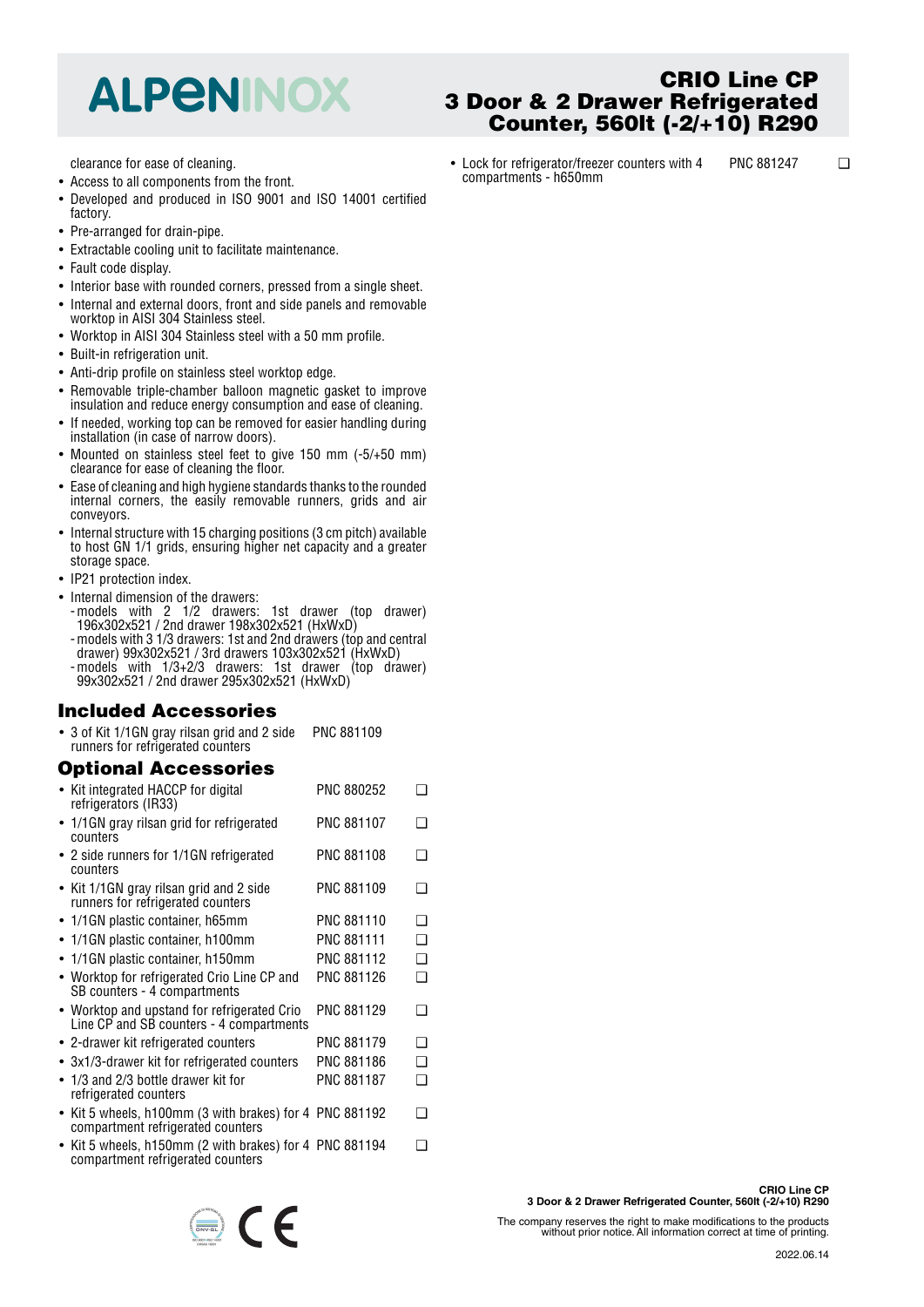# **ALPENINOX**





#### **EI** <sup>=</sup> Electrical inlet (power)

334 835 914 66 <sup>908</sup> <sup>487</sup> EI



## **CRIO Line CP 3 Door & 2 Drawer Refrigerated Counter, 560lt (-2/+10) R290**

## **Electric**

| Supply voltage:        |                      |
|------------------------|----------------------|
| 721168 (AA4RBAAAB)     | 220-240 V/1 ph/50 Hz |
| Electrical power max.: | $0.27$ kW            |
| Kay Information:       |                      |

#### Key Information:

| Net Volume:                                       | 300 lt         |
|---------------------------------------------------|----------------|
| Door hinges:                                      | 1 Left+2 Right |
| <b>External dimensions, Width:</b>                | 2153 mm        |
| <b>External dimensions, Depth:</b>                | 700 mm         |
| <b>External dimensions, Depth with</b>            |                |
| <b>Doors Open:</b>                                | $1110$ mm      |
| <b>External dimensions, Height:</b>               | 850 mm         |
| <b>Noise level:</b>                               | 48 dBA         |
| Depth with doors open:                            | $1110$ mm      |
| <b>Built-in Compressor and Refrigeration Unit</b> |                |

## 50 13 **Refrigeration Data**

| <b>Control type:</b>                                      | Digital          |
|-----------------------------------------------------------|------------------|
| <b>Compressor power:</b>                                  | $0.25$ hp        |
| <b>Refrigerant type:</b>                                  | R <sub>290</sub> |
| <b>GWP Index:</b>                                         | 3                |
| <b>Refrigeration power:</b>                               | 358 W            |
| <b>Refrigeration power at</b><br>evaporation temperature: | $-10 °C$         |
| <b>Refrigerant weight:</b>                                | 65 a             |
| Min/Max internal humidity:                                | 40/85            |
| Operating temperature min.:                               | -2 °C            |
| Operating temperature max.:                               | 10 °C            |
| <b>Operating mode:</b>                                    | Ventilated       |
|                                                           |                  |

#### **Product Information (EU Regulation 2015/1094)**

| <b>Energy Class:</b>                    | C                       |
|-----------------------------------------|-------------------------|
| Yearly and daily energy<br>consumption: | 1000kWh/year - 3kWh/24h |
| Climate class:                          | Normal duty (cl.4)      |
| <b>Energy Efficiency Index (EEI):</b>   | 39.12                   |